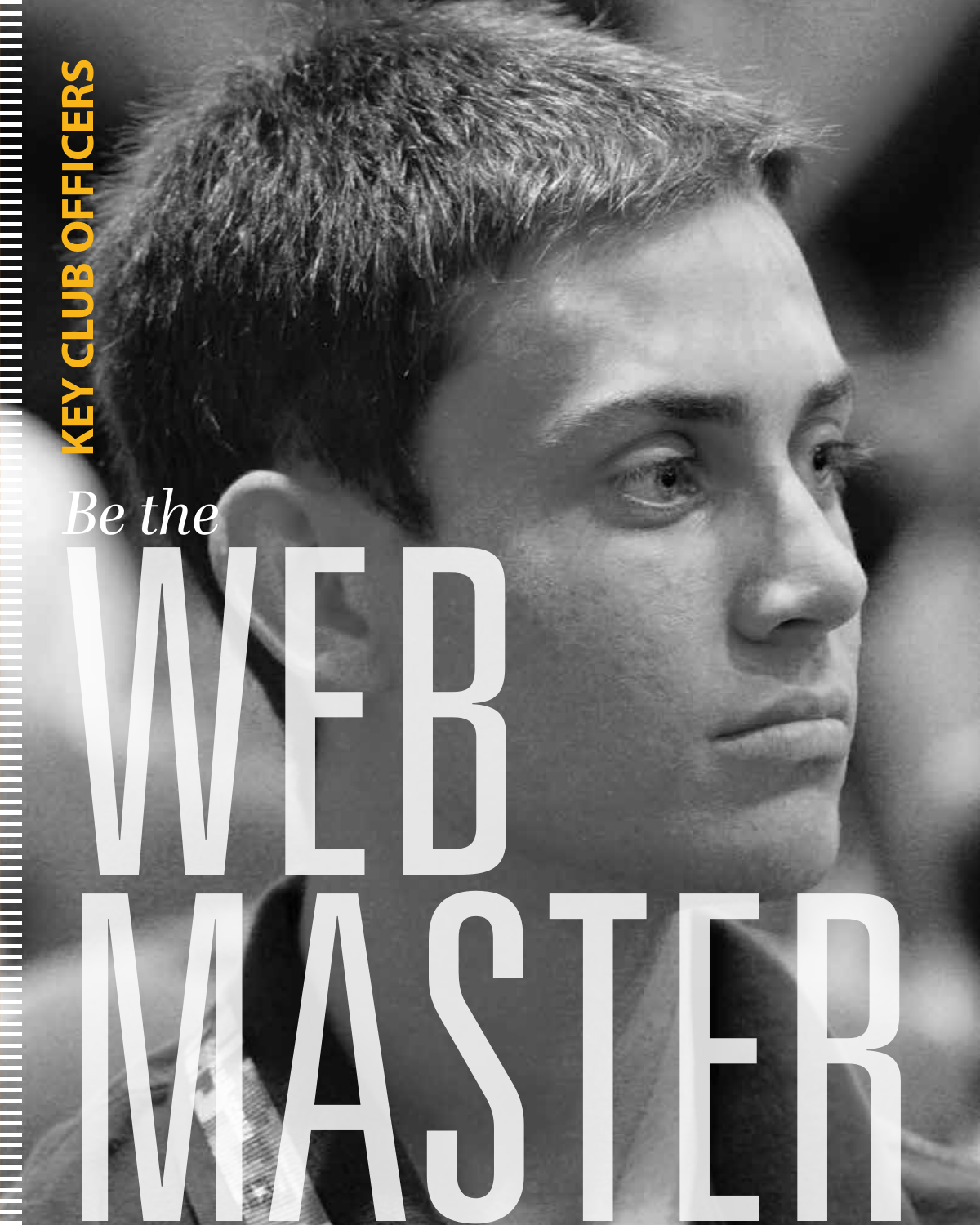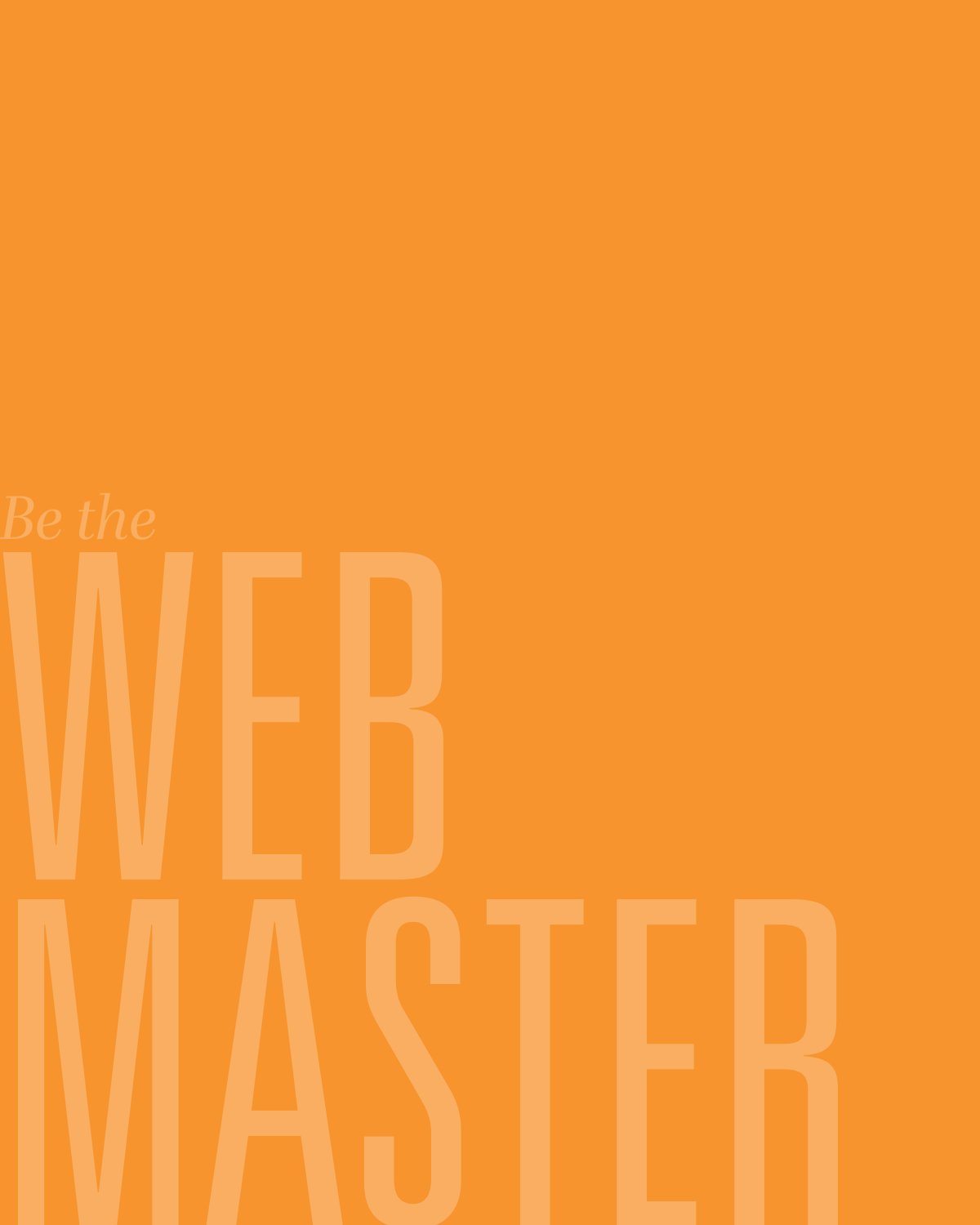# *Be the Webmaster*

Congratulations on being elected club webmaster. The role of webmaster is very important, and the work you do this year will help promote your club's activities through an online presence. Your main focus will be to create and maintain a club website, share club activities on social media, engage with your members online, and use online resources to recruit members. Every club is unique, so make your website fit your club's needs. Meet with your advisor and other officers to determine additional respon-Frame promote your clubs activities through an omine presence.<br>Your main focus will be to create and maintain a club website,<br>share club activities on social media, engage with your members<br>online, and use online resources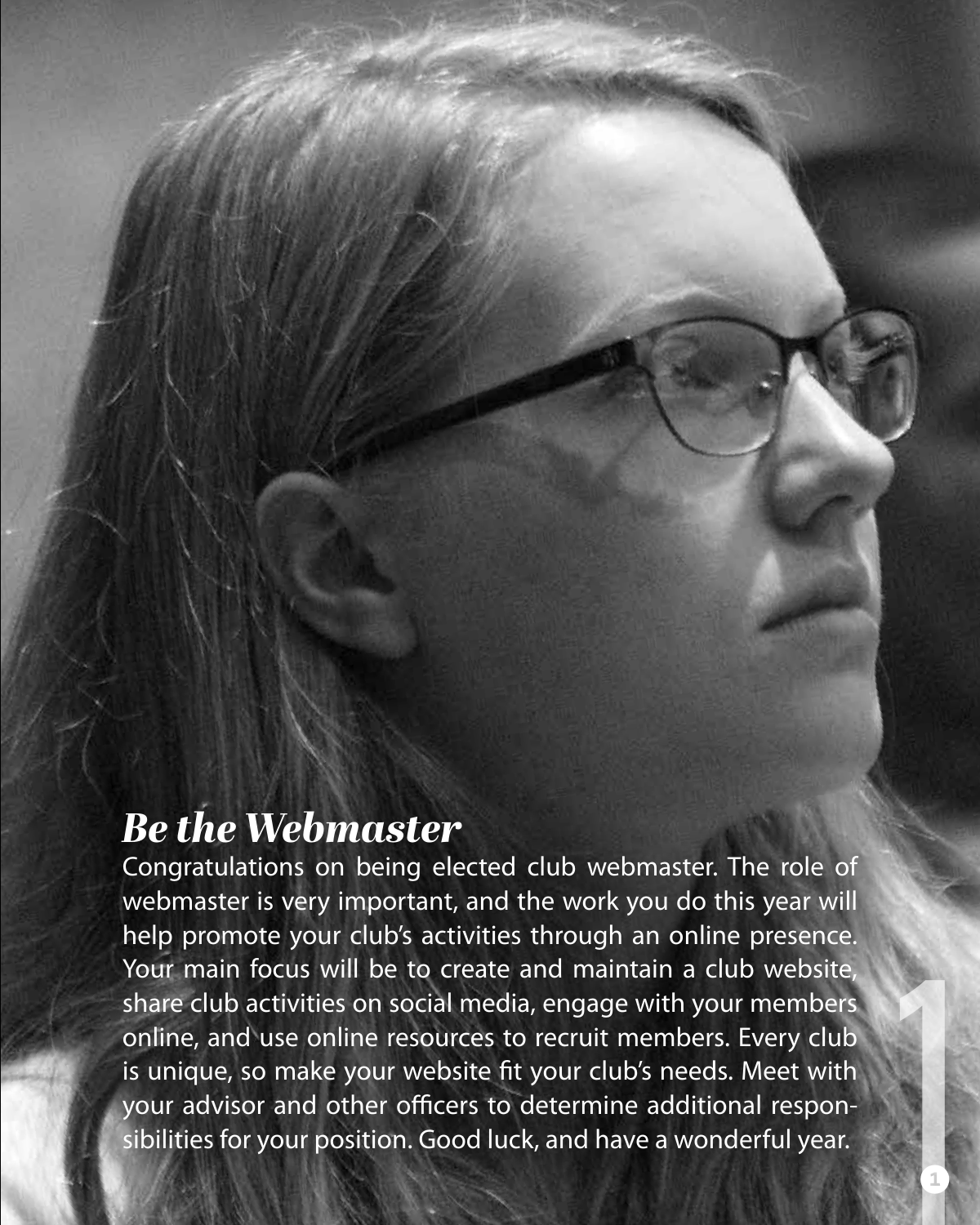## *Official duties*

Your Key Club will be as strong as your officer team, and that team is designed to empower each officer to carry out his or her own duties. When your officers work with one another, the team's success will take precedence over individual success. Below is a list of official duties related to your position, but feel free to add to it based on the needs of your club.

**Create** a club website. **In the IMPORTANT NOTES** 

**Maintain** accurate and up-

**1** Each club will decide which duties will be the **webmaster's and which duties will be the editor's. The two positions should work together to ensure the club's message and activities are shared with a diverse audience.** 

2 **Refer to your school or organization policies or rules prior to creating a website and social media accounts for your Key Club.** 

# **KEY CLUB**

**Share** your club's activities on social media.

Help recruit members by

**Engage** with members through web-based outlets.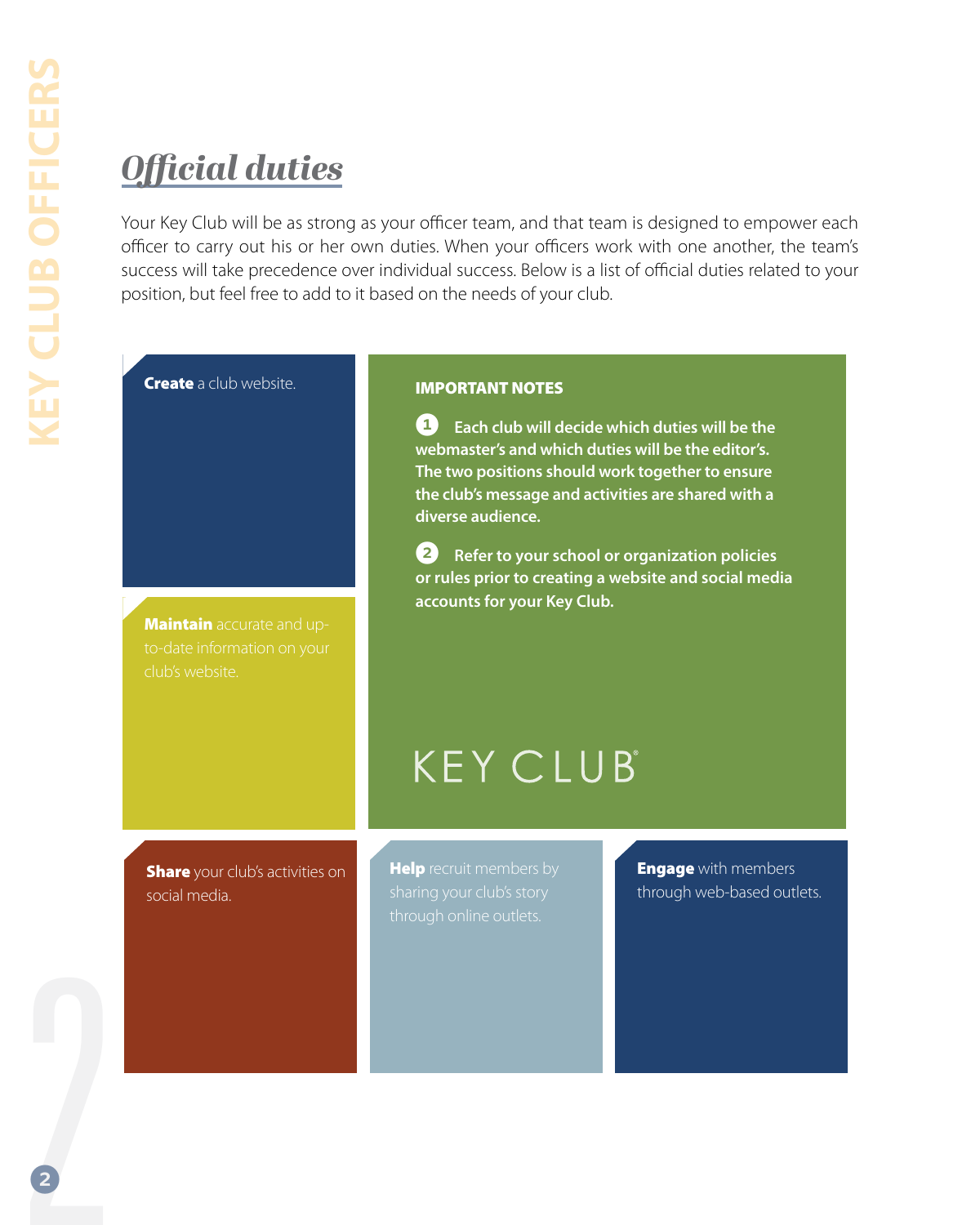# *Checklists*

| $191 = 1111$                                                                                                                                                                                                                     |  |
|----------------------------------------------------------------------------------------------------------------------------------------------------------------------------------------------------------------------------------|--|
| weekly                                                                                                                                                                                                                           |  |
| FOLLOW EVENTS UP WITH POSTS.<br>UPDATE CALENDAR ON WEBSITE.<br>PLAN WEEK'S SOCIAL MEDIA<br>POSTS.<br>FOLLOW UP ON POSTS<br>OR OUTREACH THAT NEED<br>ATTENTION.<br>POST AGENDAS AND MINUTES<br>TO WEBSITE.<br><b>NOTE TO SELF</b> |  |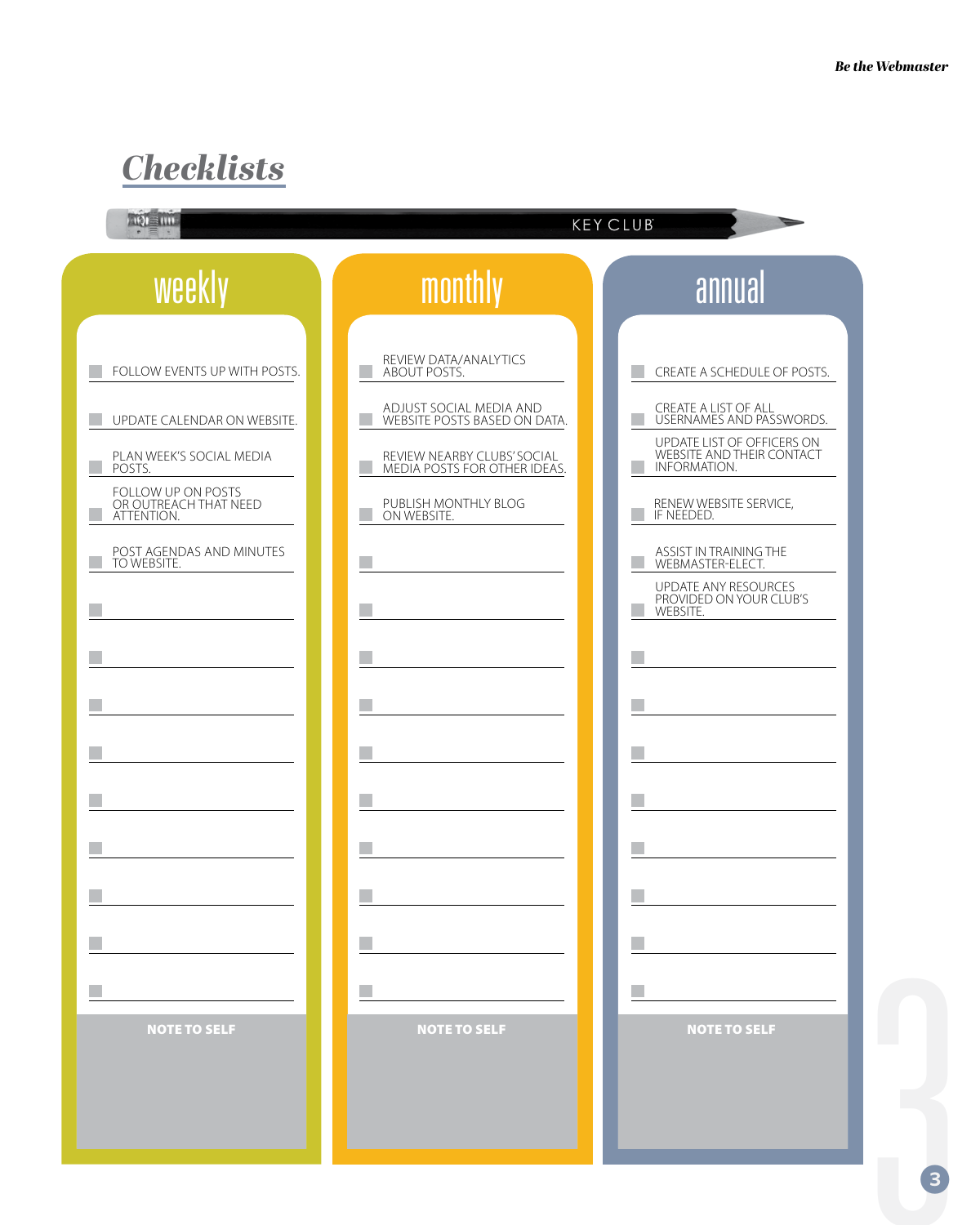# *Be the Creator*

Websites serve as member resources, as well as tools to inform the public of the great work a club is doing. A website even can become a great recruitment resource. Effective websites contain calendars, meeting agendas, past meeting agendas, newsletters, photo galleries and a place for other students to connect with your club. Websites can take many forms and contain many design elements. There are a few ways to create websites. Not a single one of the following programs is best for all cases, but you'll find some options to start with. Choose whichever is best for you and your club.

**• Web-based programs** offer many options for website design and do not require coding knowledge or experience.

Wix / Weebly / Squarespace

**• Software programs** require more work and provide more freedom for you to create your website. You will have more control, but using software requires the ability to write code to use the programs effectively.

Dreamweaver / FrontPage

### The website should be designed to help people who missed meetings. Therefore, you can't miss the meetings yourself! Keep in touch with the president and secretary.

**JULIAN PHILIPIE, CALIFORNIA-NEVADA-HAWAII DISTRICT, CLUB WEBMASTER**

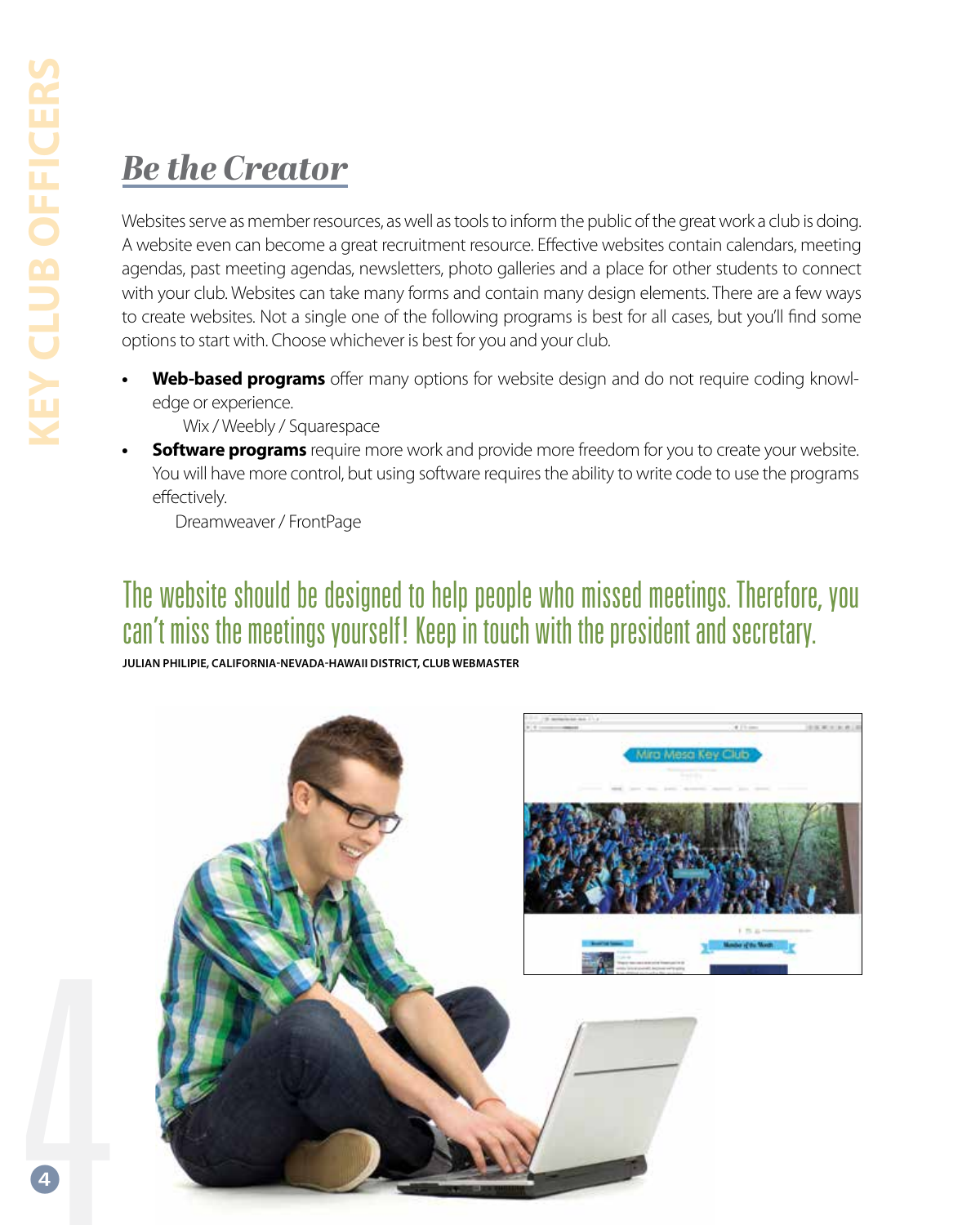### *Be the Manager*

Facebook, Twitter, Instagram, Pinterest, Snapchat … the list goes on. Today's students are more connected than ever, and they are getting more information from these social media sources than from traditional news outlets. Below are some tips about social media and its use.

- **When to post** Make sure your content is timely. Don't post about events that happened two months prior. However, it can be fun to post about events that happened the year before. For example, if your club is promoting your annual haunted house, post pictures of last year's event to get people excited.
- **• What to post** Each social media platform is a little different regarding what is best to post. Below are some tips for Facebook, Twitter and Instagram. For more ideas on general content, refer to your Key Club weekly email sent on Mondays.





### **Facebook**

*Highlight members Create events and invite friends Share photos, text and video Create a private group for board members to talk DON'T share irrelevant information that doesn't benefit the club*







### **Instagram**

*Post meeting and event reminders in a fun and attractive way Use your club's hashtag Showcase your members and service projects DON'T post "questionable" photos*

#### **Twitter**

*Create a hashtag specific to your club for members to use Share event reminders, as they can be retweeted Connect directly with members DON'T tweet about inside jokes*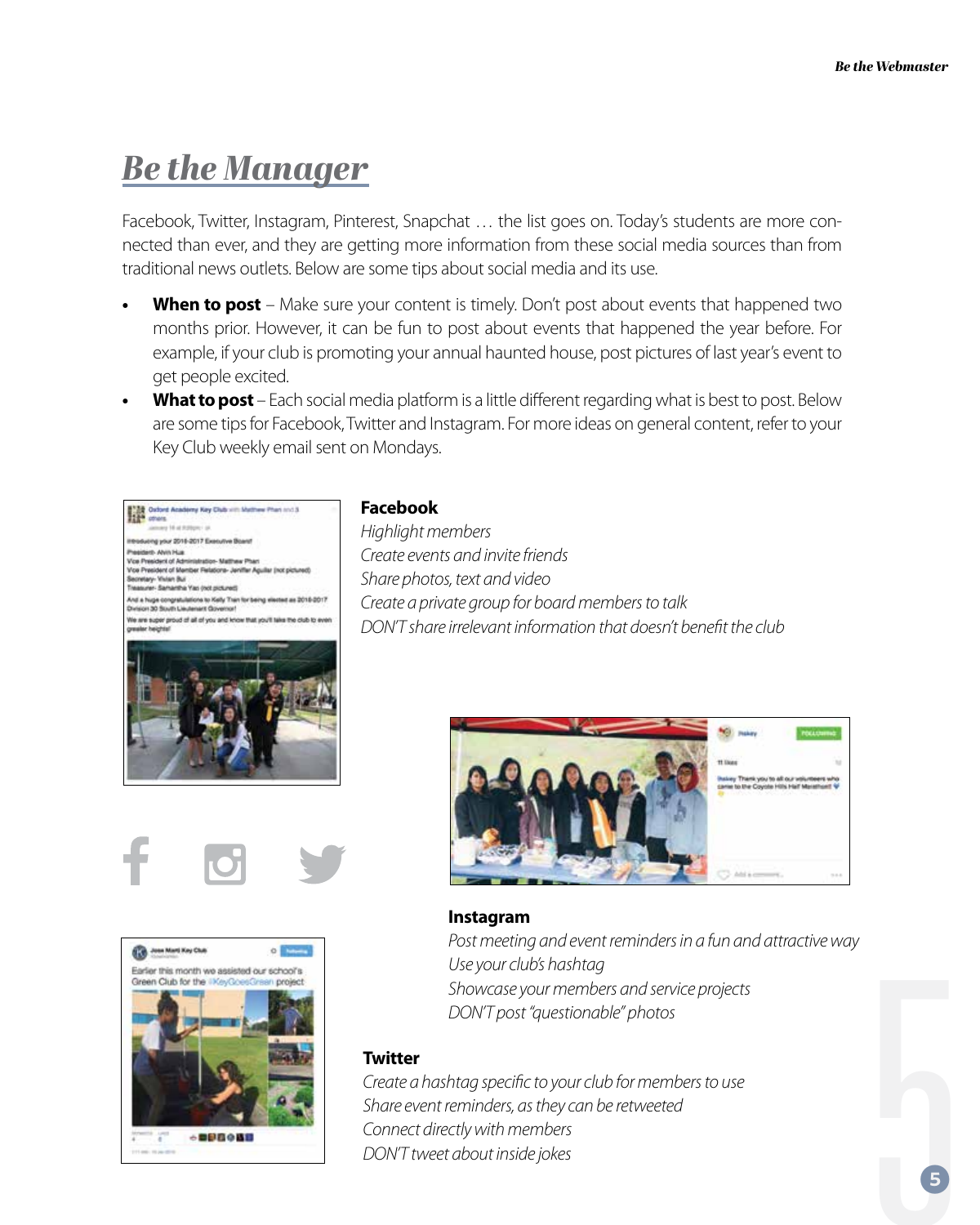- **• Who to follow** It's really up to you to decide who your account follows. Try not to let the number of people you follow heavily outweigh the number of followers you have because that might indicate to potential followers that you aren't worth following. When following people, engage with content that is relevant to Key Club. Don't randomly like pictures of Joe's cat. That's creepy. (Unless the cat is at a shelter where Key Club is volunteering.)
- **Public vs. private accounts** Your club always has the option to make your Twitter or Instagram accounts private, but unless your school has certain rules about club accounts, it's best if they are kept public. When your accounts are public, it allows more people to see the amazing projects you are working on. However, if you have accounts for your officers to keep in touch with each other it's best for them to use a private group.
- **• Photo releases** It is best to have your members' parents sign a photo release once a year. You can find a generic Kiwanis photo release at kiwanis.org/photorelease.
- **Grammar** Use proper grammar, spelling and punctuation when possible. Twitter is the only place where it is more acceptable to make exceptions when trying to fit a lot in one tweet.
- **• Venting** Do not use social media as a place to call out members or to complain about an event. Always post positive messages. Remember to T.H.I.N.K.
	- T truthful H – helpful I – inspiring
	- N nice or necessary
	- K kind or Key Club related
- **Announcements** Although social media is immediate, do not rely on it for important announcements. It can be a supplemental tool, but cannot replace all other channels.
- **Tagging** Social media works through connections and relationships. When possible, tag the people in photos, the organizations being served, your school, and anyone else connected to the post so they can share the information.
- **•• Schedule posts** Many social media sites or host sites, like Hootsuite, will allow you to schedule posts in advance. Using these services can allow you to post even when you personally may not be available to post. Be aware of the content you are scheduling in case something happens that no longer makes those posts applicable or appropriate.

### **Guidelines for social media responses :**

*Be cautious when responding to controversial posts. Don't respond when someone has made an angry post or inappropriate comment about Key Club or a member of your club. Give thoughtful consideration to responding to negative posts based on incorrect information and to posts expressing general unhappiness. Also be sure to talk with your advisor about them.*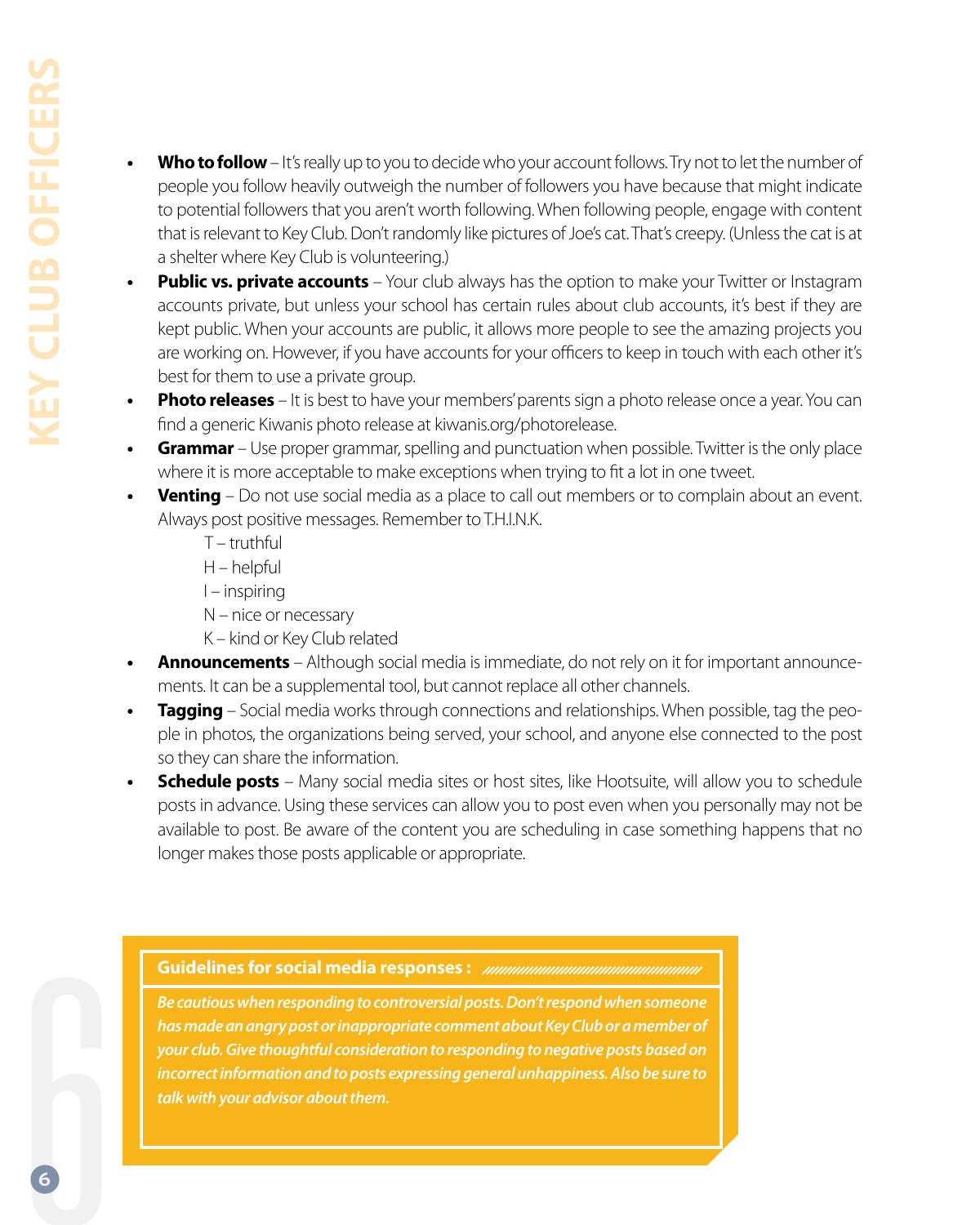### **Key Club campaigns**

Get your club involved in Key Club International social media campaigns. By using the following hashtags, you'll be able to see what Key Clubs around the world are doing and you might inspire other clubs by posting the projects your club is working on.

Kiwanis One Day *(October)* Trick-or-Treat for UNICEF *(October)* Key Club Week *(First full week of November)*

### #KiwanisOneDay



## *Be the Brand Advocate*

In all of your communications activities, follow the Key Club Brand Guide (*keyclub.org/brandguide*). A brief guide can be found on the next page. That's where you'll find important guidelines, established with the help of experts and designers, for using specific fonts, colors and other visual elements. You'll help unify Key Club International under one look, keeping it recognizable around the world. Doing so helps make your club recognizable. All of your club members—including fellow officers—should be familiar with these standards. Share the information and provide guidance where you can!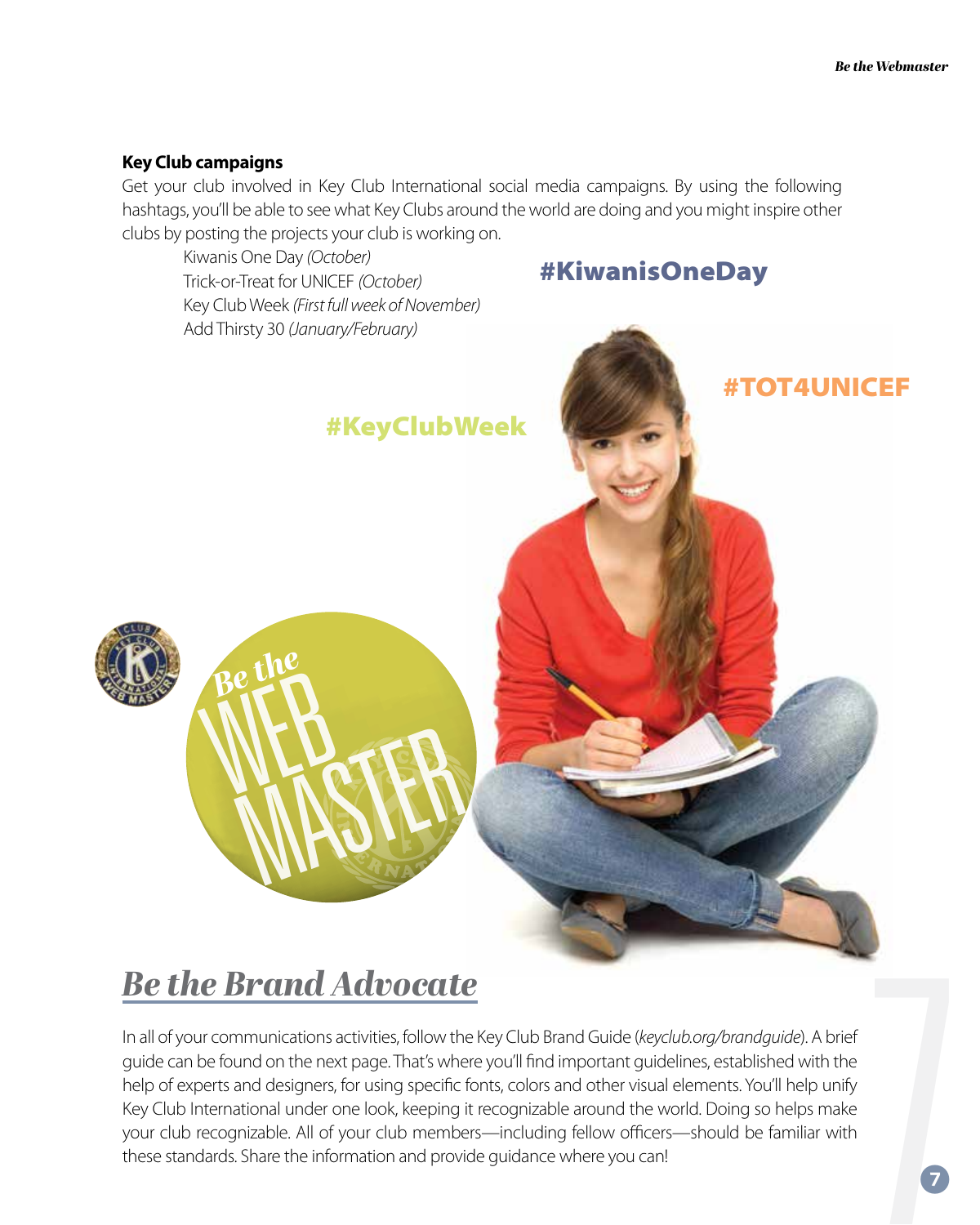# *Official brand assets*

**Download the complete Key Club Brand Guide at keyclub.org/brandguide.**



In publications and presentations, an optional display font can be used for text such as pull quotes and title slides. Remember, display fonts work best when they're not overused. (Rule of thumb: no more than about 10% of the entire copy.) Our suggested display font, Abril Display Extra Bold, is shown in the Key Club Brand Guide. However, using a display font that's not in the brand guide will not result in point deduction for anyone applying for a distinguished officer award.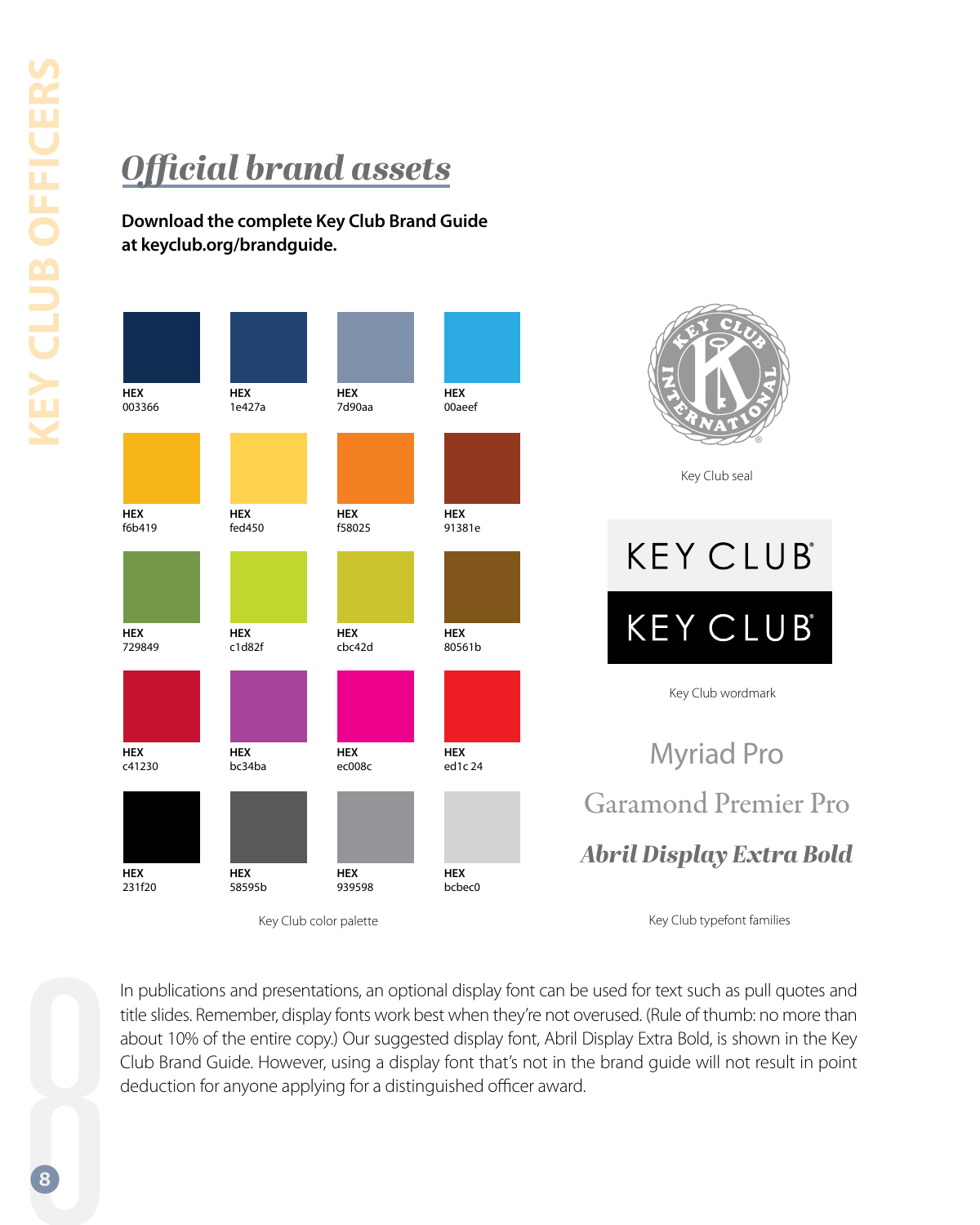### *Know your resources*

Key Club International wants to help you succeed—so we're providing as many resources as possible. Listed below are just a few you might consider as your executive board brainstorms ways to support and build your club. You can find more resources at **keyclub.org** or through the weekly Key Club email. Not receiving the weekly email? Have your club advisor or secretary update your email address in the **Membership Update Center at keyclub.org/muc.** Be the Webmaster<br>ple.<br>ail.<br>in<br>to<br>the whom defines to<br>and

### Service ideas

Idealist.org – **idealist.org** Volunteer Match – **volunteermatch.org** Hands on Network – **handsonnetwork.org** Youth Serve America – **ysa.org** National Youth Leadership Council – **nylc.org** Project Happiness – **projecthappiness.org** Volunteer Canada – **volunteer.ca** Canadian Volunteer Directory – **canadian-universities.net/Volunteer**

### Partners

Did you know Key Club International has preferred charities and partnerships that can offer you great opportunities for service to your community or abroad?

For more information on partnerships and preferred charities visit: **keyclub.org/partners**

### Key Leader

Key Leader is a weekend experiential leadership program for today's you leaders. It focuses on service leadership as the first, most meaningful leadershipped development experience. By participation in a hands-on, weekend event, k Leaders learn that leadership comes from helping others succeed. The progra is designed to identify and empower emerging student leaders and move the beyond where most other leadership programs end. Thousands of students four continents have and will become Key Leaders. Learn more about Key Lead and what programs are happening in your area at **key-leader.org.**

#### **Key Club acronyms:**

*Below is a list of our most commonly used acronyms.*

- AAR —Annual Achievement Report
- CKI —Circle K International
- CMN —Children's Miracle Network
- **DCON** District Convention
- **ICON** International Convention
- IP —Immediate Past
- **KCI** Key Club International
- LTG —Lieutenant Governor
- **OTC** Officer Training Conference
- YOF —Youth Opportunities Fund